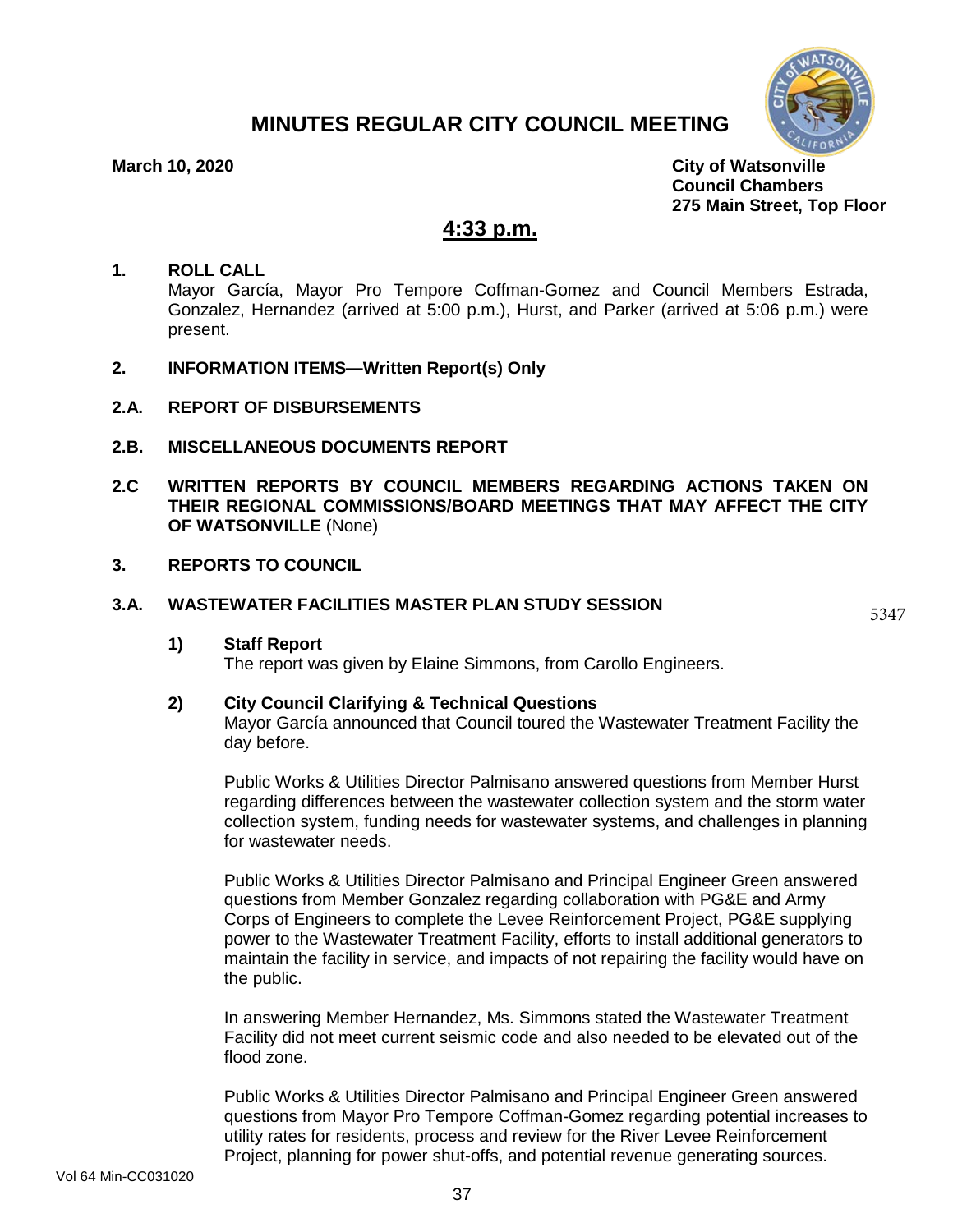In answering Mayor García, Ms. Simmons and Public Works & Utilities Director Palmisano explained reasoning for replacing versus repairing infrastructure in wastewater treatment facilities. 5347

### **3) Public Input (None)**

**4) MOTION**: It was moved by Mayor Pro Tempore Coffman-Gomez, seconded by Member Hurst to accept the Wastewater Facilities Master Plan.

#### **5) City Council Deliberation on Motion(s)**

In answering Member Parker, Public Works & Utilities Director Palmisano listed the agencies and districts served by the Wastewater Treatment Facility.

Member Hurst spoke about the importance of outreach to the community regarding needs of the Wastewater Treatment Facility.

**MOTION**: The above motion carried by the following vote:

| AYES:            |                           | MEMBERS: Coffman-Gomez, Estrada, Gonzalez, Hernandez,<br>Hurst, Parker, García |  |  |
|------------------|---------------------------|--------------------------------------------------------------------------------|--|--|
| NOES:<br>ABSENT: | MEMBERS:<br>MEMBERS: None | None                                                                           |  |  |

### **4. CONSENT AGENDA**

#### **Public Input on any Consent Agenda Item (None)**

Members Hernandez, Hurst and Mayor Pro Tempore Coffman-Gomez spoke in support of Item 4.B.

In answering Mayor Pro Tempore Coffman-Gomez, Assistant Public Works & Utilities Director Rodriguez spoke about timeline for Item 4.B.

**MOTION:** It was moved by Member Hernandez, seconded by Member Parker and carried by the following vote to approve the Consent Agenda.

| AYES:              |                                | MEMBERS: Coffman-Gomez, Estrada, Gonzalez, Hernandez, Hurst,<br>Parker, García |  |  |
|--------------------|--------------------------------|--------------------------------------------------------------------------------|--|--|
| NOES: I<br>ABSENT: | MEMBERS: None<br>MEMBERS: None |                                                                                |  |  |

#### **4.A MOTION APPROVING MINUTES OF FEBRUARY 25, 2020, MEETING**

**4.B. RESOLUTIONS ACCEPTING GRANT & APPROVING PLANS & SPECIFICATIONS & CALLING FOR BIDS FOR AIRPORT BOULEVARD AT HOLM ROAD SIGNAL INSTALLATION PROJECT NO. TR-20-01 (HSIPL-5031 (036)) (COST OF \$481,600 WILL BE FUNDED FROM THE HIGHWAY SAFETY IMPROVEMENT PROGRAM CYCLE 9 GRANT)** 5485 4902

### **a) RESOLUTION NO. 26-20 (CM): RESOLUTION ACCEPTING THE HIGHWAY SAFETY IMPROVEMENT PROGRAM (HSIP) GRANT CYCLE 9 OF \$481,600 FROM THE CALIFORNIA DEPARTMENT**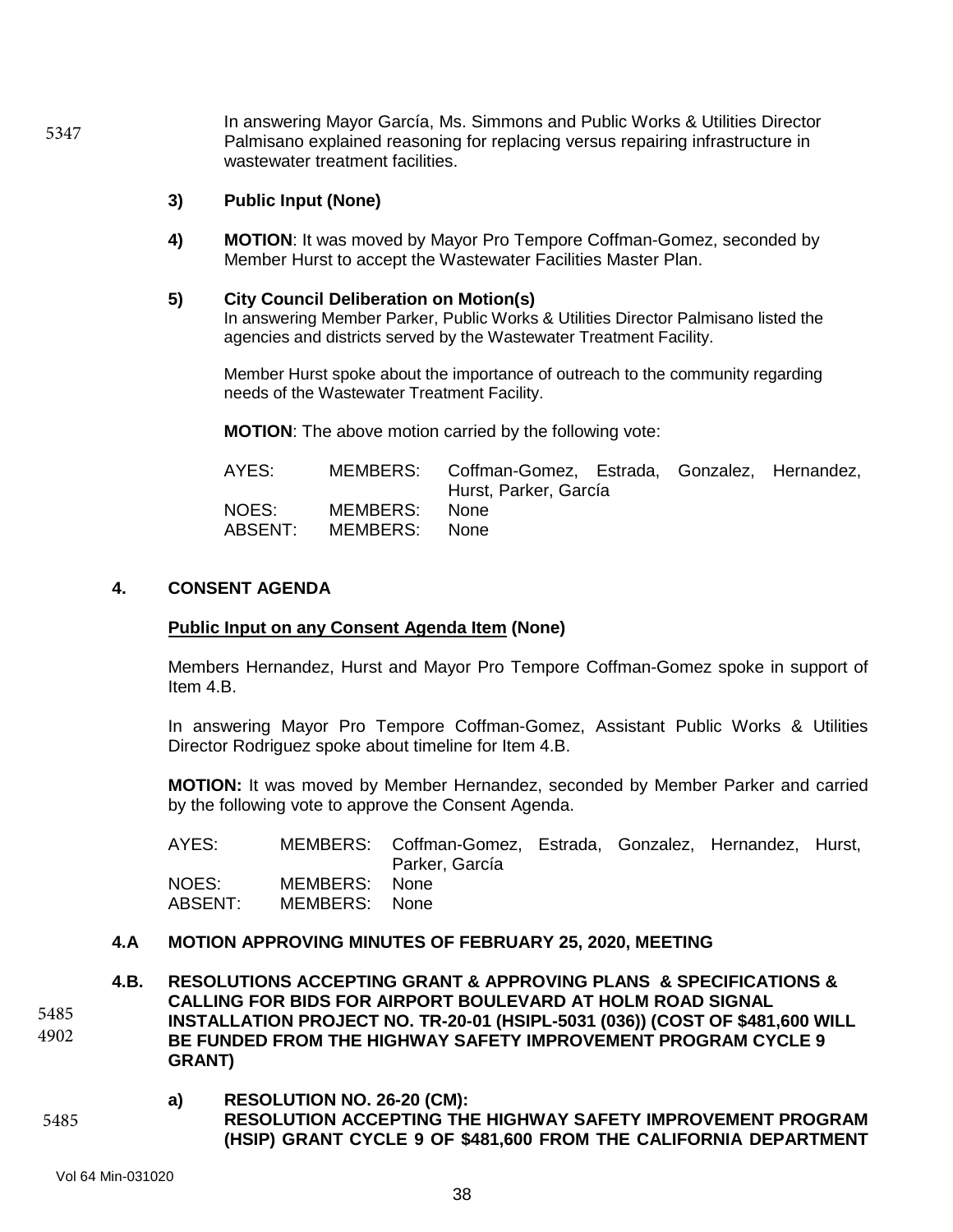**OF TRANSPORTATION (CALTRANS) DIVISION OF LOCAL ASSISTANCE FOR THE CITY TO FUND THE AIRPORT BOULEVARD AT HOLM ROAD SIGNAL INSTALLATION, PROJECT NO. TR-20-01 (HSIP-5031(036))**  5485 4902

- **b) RESOLUTION NO. 27-20 (CM): RESOLUTION APPROVING PLANS & SPECIFICATIONS & CALLING FOR BIDS FOR AIRPORT BOULEVARD AT HOLM ROAD SIGNAL INSTALLATION PROJECT NO. TR-20-01 (HSIPL-5031 (036)) (COST OF \$481,600 WILL BE FUNDED FROM THE HIGHWAY SAFETY IMPROVEMENT PROGRAM CYCLE 9 GRANT)** 4902
- **4.C. RESOLUTION NO. 28-20 (CM): RESOLUTION AWARDING CONTRACT TO SST CONSTRUCTION, LLC., DBA SUNSYSTEMS TECHNOLOGY, TO PROVIDE OPERATION & MAINTENANCE SERVICES FOR THE CITY'S SOLAR PHOTOVOLTAIC SYSTEMS AT THREE CITY SITES, IN AN AMOUNT NOT TO EXCEED \$104,370 FOR FIVE YEARS, (\$104,370 WILL BE FUNDED BY THE GENERAL FUND - 17%, WATER ENTERPRISE FUND - 27%, & WASTEWATER FUND - 56%)** 5770
- **4.D. RESOLUTION NO. 29-20 (CM): RESOLUTION AWARDING CONTRACT TO CALCON SYSTEMS, INC., FOR ON-CALL SCADA SYSTEM INTEGRATION SERVICES, IN AN AMOUNT NOT TO EXCEED \$285,000 OVER THREE YEARS FROM FY 20/21 THROUGH FY 22/23 (\$285,000 WILL BE SPREAD OVER THREE FISCAL YEARS: FUNDED BY WASTEWATER ENTERPRISE FUND & WATER ENTERPRISE FUND)**  5807
- **4.E. RESOLUTION NO. 30-20 (CM): RESOLUTION AWARDING CONTRACT TO LUHDORFF & SCALMANINI CONSULTING ENGINEERS, INC., TO PLAN & DESIGN A NEW WELL & PUMP STATION & DEVELOP BID DOCUMENTS, IN AN AMOUNT NOT TO EXCEED \$434,088, (\$434,088 WILL BE FUNDED BY THE WATER ENTERPRISE FUND)** 5807
- **4.F. RESOLUTION NO. 31-20 (CM): RESOLUTION AUTHORIZING PURCHASE ORDER WITH ACCURATE AIR ENGINEERING, INC., FOR A NEW DIGESTER GAS ROTARY SCREW AIR COMPRESSOR, IN AN AMOUNT NOT TO EXCEED \$240,138.00 PLUS FREIGHT & SALES TAX, PAID BY WASTEWATER ENTERPRISE FUNDS** 5822
- **5. ITEMS REMOVED FROM CONSENT AGENDA (None)**

*The City Council recessed the meeting to Closed Session at 5:28 p.m.*

# **5:30 p.m.**

- **6. CLOSED SESSION (City Council Conference Room, 275 Main Street, 4th Floor)**
	- **(a) Public Comments regarding the Closed Session agenda were accepted by the City Council at that time.**
	- **(b) Closed Session Announcement**

**The City Council recessed the regular Council Meeting to discuss those items listed on the Closed Session Statement attached to the Agenda.**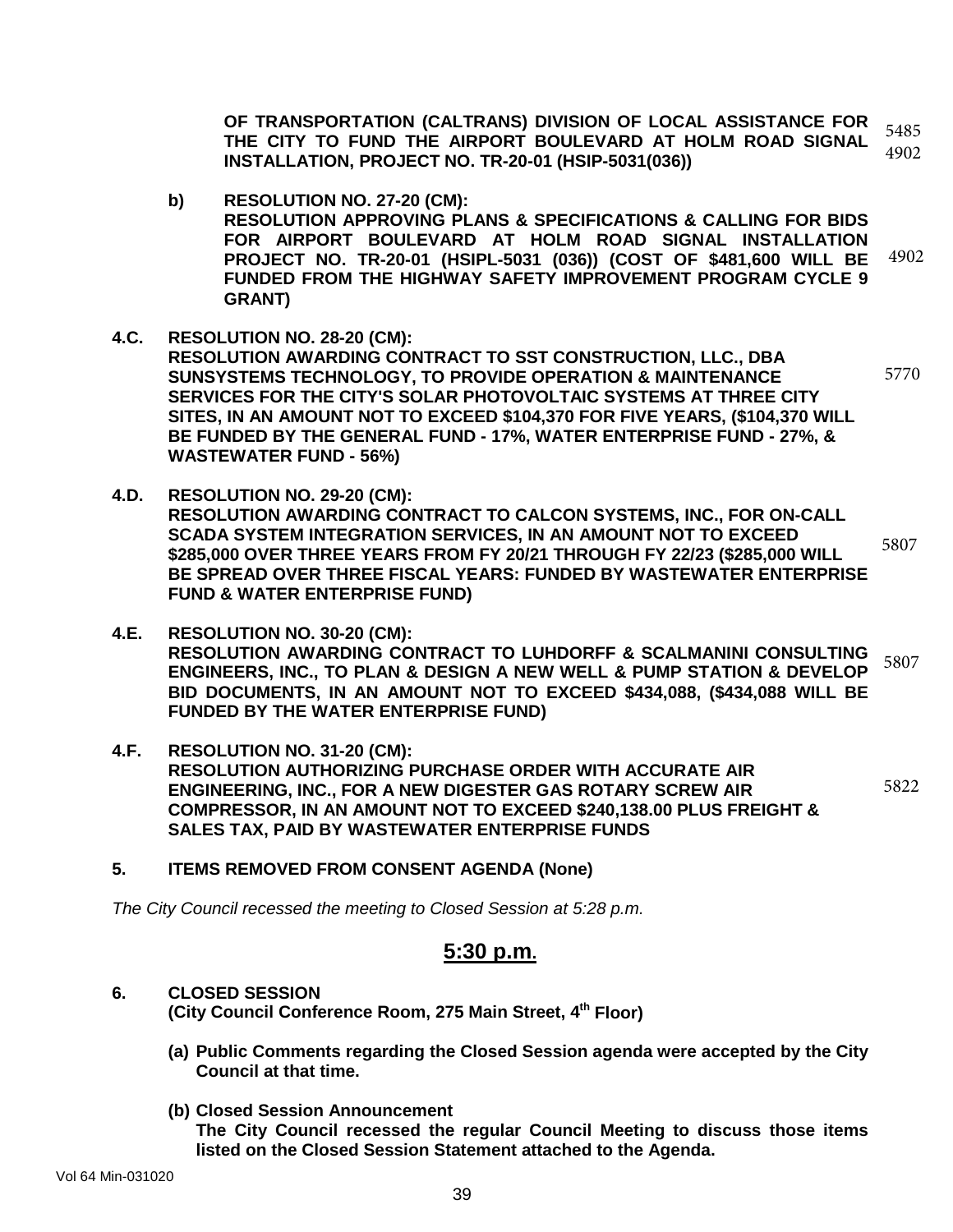## **6.A. CONFERENCE WITH REAL PROPERTY NEGOTIATOR**

(Government Code § 54954.5 and 54956.8)

| 1. | Property:<br>Negotiating parties: | 21, 27, and 31 West Beach Street (APN: 017-111-19)<br>Tamara Vides (City)<br>In Sook Yum dba Top USA Co. |
|----|-----------------------------------|----------------------------------------------------------------------------------------------------------|
|    | <b>Under Negotiation:</b>         | Terms of Lease                                                                                           |
| 2. | Property:<br>Negotiating parties: | 280 Main Street (APN: 017-182-16)<br>Tamara Vides (City)                                                 |
|    |                                   | Pajaro Valley Arts                                                                                       |
|    |                                   | WatsNews, LLC dba Register Pajaronian                                                                    |
|    | <b>Under Negotiation:</b>         | Price, and terms of Lease                                                                                |

#### **6.B. CONFERENCE WITH LEGAL COUNSEL—EXISTING LITIGATION** (Government Code Section 54956.9)

1. Pending litigation pursuant to subdivision (d)(1):

Name of case: City of Watsonville v Pacific Air Care et al. - Santa Cruz County Superior Court (Case No. 19CV03564)

# **6:42 p.m.**

#### **7. ROLL CALL**

Mayor García, Mayor Pro Tempore Coffman-Gomez and Council Members Estrada, Gonzalez, Hernandez, Hurst, and Parker were present.

Staff members present were City Manager Huffaker, City Attorney Smith, City Clerk Vázquez Flores, Public Works & Utilities Director Palmisano, Police Chief Honda, Fire Chief Lopez, Administrative Services Director Czerwin, Community Development Director Merriam, Parks & Community Services Director Calubaquib, Deputy City Managers Manning and Vides, Assistant Public Works & Utilities Directors Di Renzo and Rodriguez, Assistant Police Chief Sims, Administrative Services Manager Gordo, Solid Waste Division Manager Rivera, Principal Engineer Fontes, Senior Utilities Engineer Berry, Police Sergeant Thul, Assistant City Clerk Ortiz, Senior Administrative Analyst Peralta, and Interpreter Esqueda.

#### **8. PLEDGE OF ALLEGIANCE**

### **9. PRESENTATIONS & ORAL COMMUNICATIONS**

#### **9.D. REPORT OUT OF CLOSED SESSION**

City Attorney Smith reported that Council discussed the items listed on the Closed Session Agenda and authorized filing of an answer to the complaint listed under 6.B.1.

#### **9.A. MAYOR'S PROCLAMATION RECOGNIZING MARCH 2020 AS NATIONAL RED CROSS MONTH** 5069

#### **9.B. ORAL COMMUNICATIONS FROM THE PUBLIC**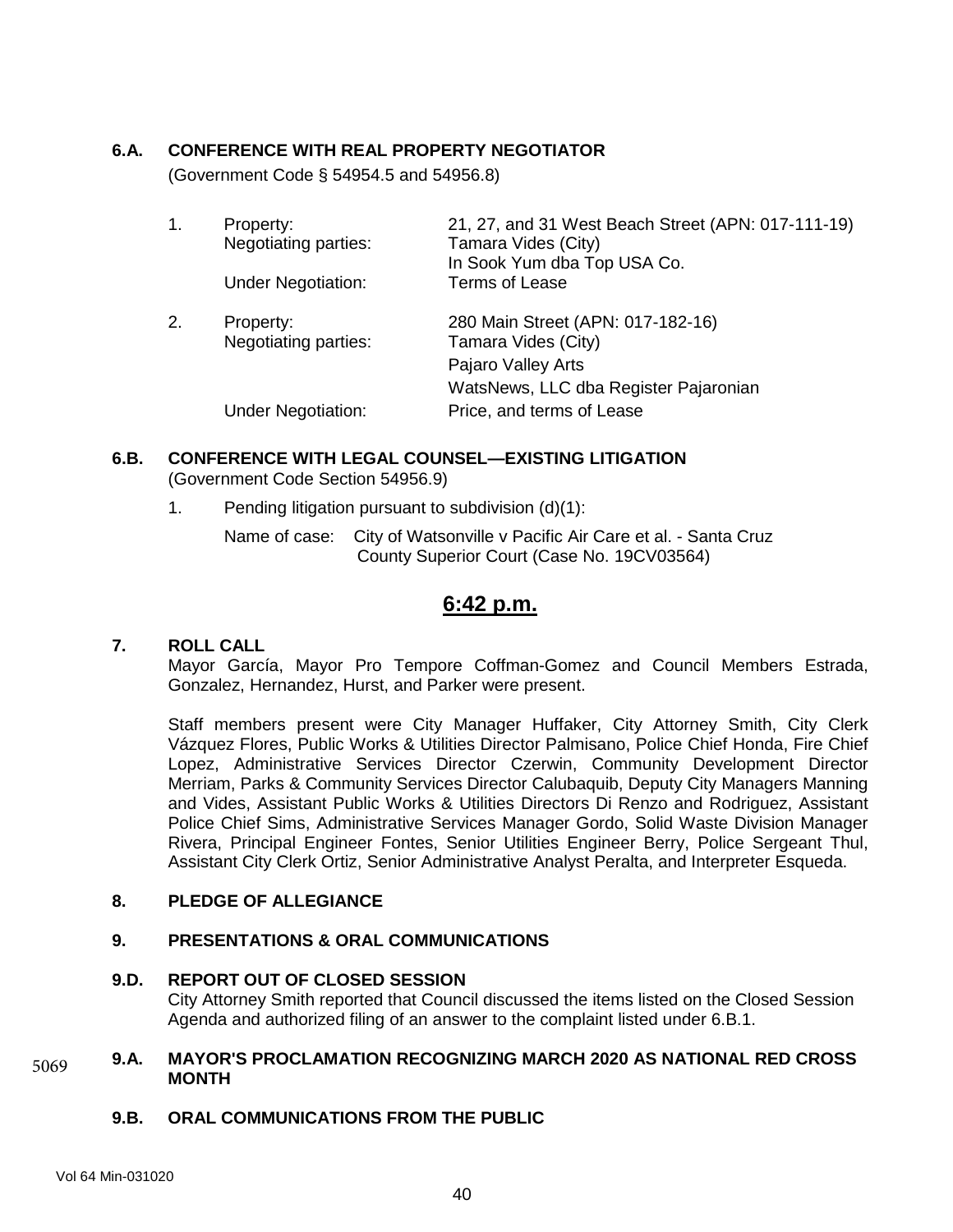Dori Rose Inda, chief executive officer at Salud Para la Gente, stated they had taken precautions to identify Coronavirus victims and deter spread of the illness. She gave recommendations and listed resources on how to prevent spread of Coronavirus. 5820

Jennifer Schacher, trustee at Pájaro Valley Unified School District (PVUSD), spoke about efforts by PVUSD to prevent spread of Coronavirus. She thanked Council for approving Complete Streets to School Plan. She stated Starlight Elementary School had submitted a petition that requests that parking be allowed on the east side of Pennsylvania Drive during school hours (submitted petition to Council). 5076

Becky Steinbruner spoke about her experience in running for County Supervisor and stated her willingness to work with the City to address issues with water contamination at Landmark Elementary School and Renaissance High School.

Steve Trujillo spoke in opposition of Council's approval of the special use permit to allow the project at 975 Main Street that included fast food establishments (submitted flyer regarding effects of fast food). He asked Council to prevent further fast food drive-throughs.

Deputy City Manager Vides asked the public to participate in the Council's Strategic Plan survey. She spoke about challenges in collecting survey results due to the Coronavirus.

#### **9.C. ORAL COMMUNICATIONS FROM THE COUNCIL**

Member Hernandez spoke about his attendance at International Women's Day Festivities, Portuguese Crab Feed, Slavic American Cultural Organization Dinner and invited the public to Cesar Chavez Community Awards. He thanked the voters for supporting Measure Y. 5074

Member Gonzalez thanked the voters who supported Measure Y. He spoke about his attendance at the Portuguese Crab Feed. He invited the public to the Buddhist Temple Cleanup event.

Member Estrada thanked Salud Para la Gente and the City for their efforts to address Corona Virus. He spoke about events he attended over the previous weeks. He commended the voters for participating in the Presidential Primary Election. He invited the public to the Buddhist Temple Cleanup event and the Mayor's Bike Ride.

Mayor Pro Tempore Coffman-Gomez spoke about her attendance at a conference regarding, transportation, housing and homelessness. She spoke about the importance of participating in the census and spoke about the success of Measure Y.

Member Parker invited the public to the Buddhist Temple Cleanup event. She thanked those who voted and supported Measure Y in the Presidential Primary Election. She thanked staff for preparing for COVID-19.

Member Hurst spoke about the success of Measure Y in the Presidential Primary Election. He spoke about low voter turnout and asked for more participation from registered voters. Mayor García spoke about her participation on a climate change panel with Assembly Member Rivas. She spoke about the City's Climate Action Plan and stated it was a model for other cities. She stated her commitment to speaking about climate change at each meeting during oral communications.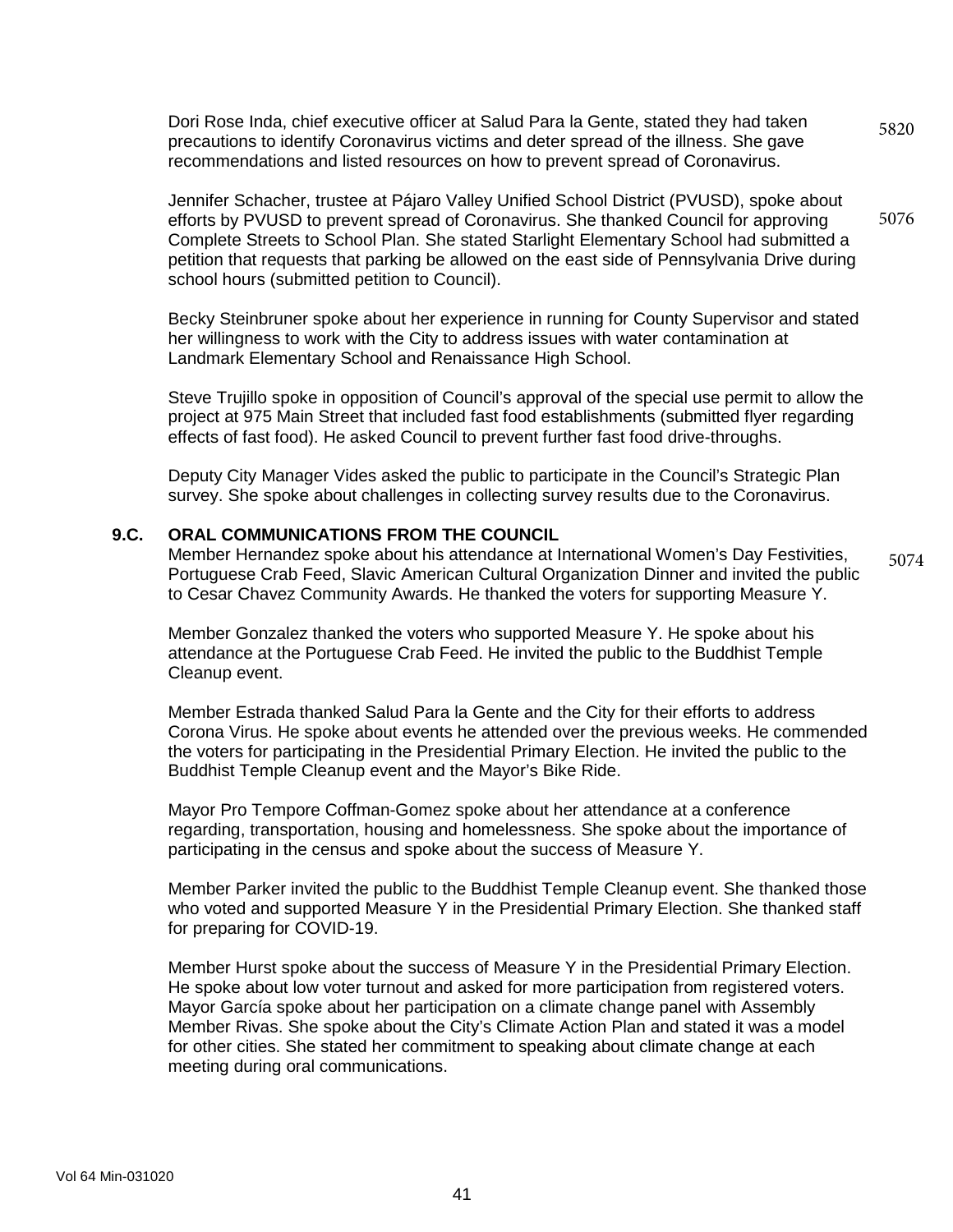### **10. PUBLIC HEARINGS, ORDINANCES, & APPEALS**

**10.A. CONSIDERATION OF TEXT AMENDMENTS TO TITLE 14 (ZONING) OF THE WATSONVILLE MUNICIPAL CODE (WMC) CHAPTERS 14-16 (DISTRICT REGULATIONS) & 14-53 (CANNABIS FACILITIES) REGARDING CULTIVATION, MANUFACTURE, DISTRIBUTION, TESTING, DELIVERY & RETAIL SALES OF CANNABIS & CANNABIS PRODUCTS**

#### **1) Staff Report**

The report was given by Community Development Director Merriam.

#### **2) City Council Clarifying & Technical Questions**

Community Development Director Merriam answered questions from Member Hurst regarding ability for growers outside City limits to export cannabis to Watsonville manufacturers, legalization of marijuana statewide, reasons for loss of operating cannabis cultivators, police experience in dealing with cannabis use related crime, and difficulty in obtaining cannabis licenses.

Community Development Director Merriam and City Manager Huffaker answered questions from Member Parker regarding the City's Cannabis Equity Program, challenges by staff to integrate said program, and ability for cannabis businesses to operate between jurisdiction and type of cannabis business types.

Community Development Director Merriam answered questions from Mayor Pro Tempore Coffman-Gomez regarding review and approval of cannabis licenses, distinctions and limitations between license types, tax revenues from cannabis, requirement for identification of a location for a cannabis facility in order to secure a permit, process for obtaining a cannabis permit, and use of a location for multiple types of cannabis businesses.

Member Gonzalez spoke about the importance of prioritizing local residents in their pursuit of cannabis businesses. Assistant Police Chief Sims and Community Development Director Merriam answered questions from Member Gonzalez regarding cannabis facility security, customer age verification, required cannabis facility staff identification, cannabis delivery restrictions, protections against minors entering cannabis dispensaries, cannabis delivery hour restrictions, and age verification as part of cannabis purchases.

In answering Member Hernandez, Community Development Director Merriam and City Manager Huffaker explained the City's Cannabis Equity Program.

Community Development Director Merriam and City Manager Huffaker answered questions from Member Estrada regarding Cannabis taxation, delays in cannabis businesses beginning operation, State legalization of cannabis, potential revenues from cannabis, proposed allowed cannabis dispensaries, restrictions against vaping products, process for reviewing cannabis applications, security of cannabis facilities, compliance monitoring, and criteria for use of Measure M tax revenues.

In answering Member Parker, Community Development Director Merriam spoke about reasoning used to justify reduction in distance requirements for cannabis facilities.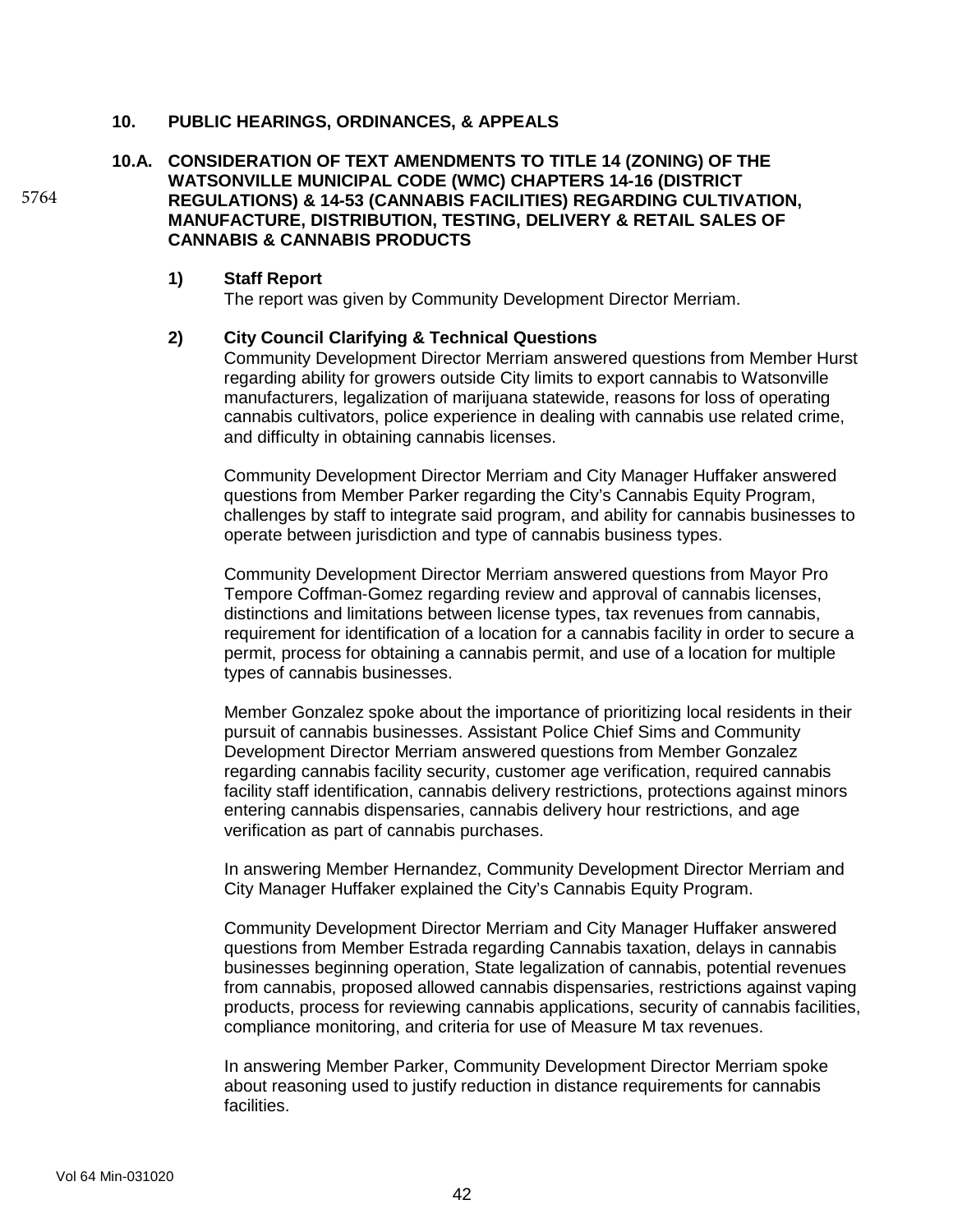In answering Mayor García, Community Development Director Merriam spoke about impact to health and equity that cannabis businesses would bring the City and reasoning for proposed allowed cannabis delivery licenses. 5764

#### **3) Public Hearing**

Mayor García opened the public hearing.

Crystal Salazar-Nieto, District 3, stated her concerns regarding cannabis effects on youth and contribution to crime.

Ashley Mazon stated her concerns regarding effects cannabis businesses would have on youth.

Sebastian Perez-Catano, Watsonville High School student, stated his concerns regarding amount of cannabis licenses being proposed.

Karla Orozco, Watsonville High School student, stated it was easy for youth to obtain marijuana and staff recommendation would further contribute to that.

Ana, student at Watsonville High School, stated it was easy for youth to obtain marijuana and staff recommendation would further contribute to that.

Ulises Geronimo, Ceiba College Preparatory, stated his concerns with staff recommendation in changing distance requirements from schools.

Jeren Rodriguez asked Council to reduce amount of allowed dispensaries.

Georgia Acosta, District 7, stated her concerns regarding no requirements for location identification to grant a cannabis permit and asked Council to revisit the Cannabis Equity Ordinance.

Seth Smith, Santa Cruz Veterans Alliance, asked Council to implement a cannabis compassion program to assist low income residents in obtaining medicinal cannabis.

Laura Del Castillo, Eden Infusions, spoke in support of staff recommendation.

Jennifer Schacher stated her concerns regarding zoning changes proposed by staff and no requirements to disclose location prior to receiving permit.

Steve Trujillo, District 7, recommended cannabis dispensaries be closed during school hours. He asked Council for the Cannabis Equity Program to be included in the proposed ordinance.

Erin Newson, Santa Cruz Veterans Alliance, spoke about the benefits of a regulated cannabis market.

Lisa Tollner spoke in support of staff recommendation and spoke about challenges of running cannabis businesses.

James Cunningham, Fog City Farms, spoke in support of staff recommendation.

Drew Lineham, asked Council to integrate the Cannabis Equity Program in the proposed ordinance.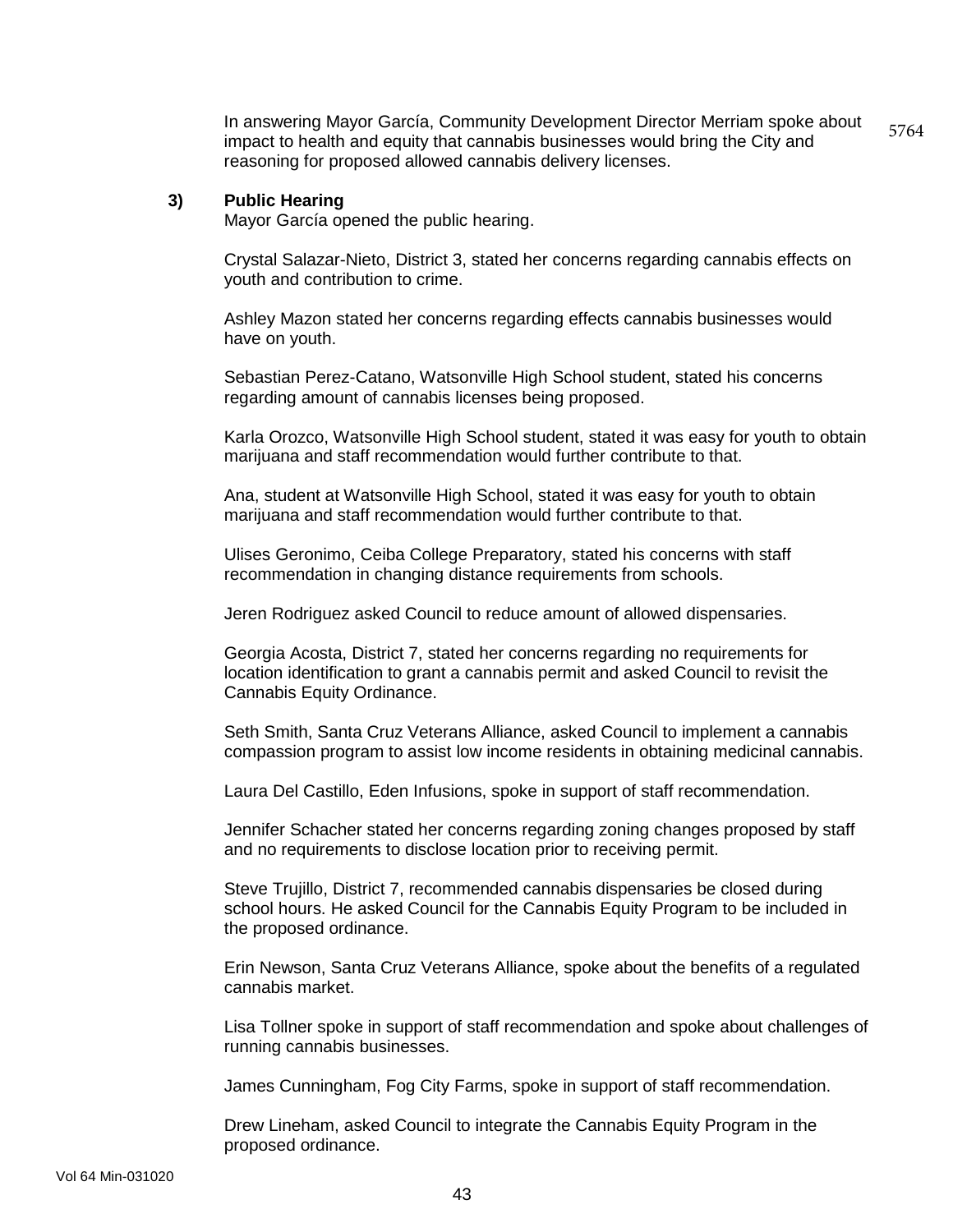Wes Clark, Horizon Capital, spoke about the importance of providing an opportunity for veterans to be able to compete for cannabis licenses through an equity program.

Mariline Onofre, parent, asked Council to reduce cannabis delivery licenses to three (3) and reduce cannabis dispensary licenses to two.

Guillermina, District 1, asked Council to reduce cannabis delivery licenses to three (3) and reduce cannabis dispensary licenses to two.

Bryce Berryesa, cannabis business owner, spoke about the strict guidelines for obtaining a cannabis business license.

Carmen Herrera Mansir, District 2, asked Council to postpone action on cannabis regulations in order to create more equitable policies for the community as a whole.

Paul Lessard spoke in support of staff recommendation and offered to work with the City to explore benefits of cannabis for medical purposes.

McKenna Maness, Pajaro Valley Prevention and Student Assistance (PVPSA), stated increased cannabis outlets would lead to more access for underage youth.

Erika Trejo, PVPSA, asked Council to reduce cannabis delivery licenses to three and reduce cannabis dispensary licenses to two.

Adrian Rocha, District 3, asked Council to reduce cannabis delivery licenses to three and reduce cannabis dispensary licenses to two.

Alan Flores asked Council to create policy that sets licenses aside for equity program participants.

Cristina Negrete, District 6, asked Council to reduce cannabis delivery licenses to three (submitted petition to Council).

Colin Disheroon, Santa Cruz Naturals, spoke about the benefits his business has brought the community. He asked Council remove Commercial Thoroughfare (CT) for the proposed allowed zones for cannabis facilities, allow cultivators and manufacturers to deliver their products, require local dispensaries to provide 15% of their shelf space for local products, create policy that requires environmental sustainability, and create setback requirements between cannabis dispensaries and fast food establishments.

Jonathan Kolodinski asked Council to allow cannabis cultivators to cultivate on multiple premises and allow distribution of those products.

Alejandro Nolasco, spoke in support of integrating the cannabis equity program within the proposed ordinance, not requiring a location prior to granting a license, and approving dispensaries locally.

Chrystal Gonzalez, PVPSA, asked Council to reduce proposed allowed licenses and dispensaries.

Sandra Savala spoke in opposition to cannabis dispensaries being allowed in Watsonville, especially near schools.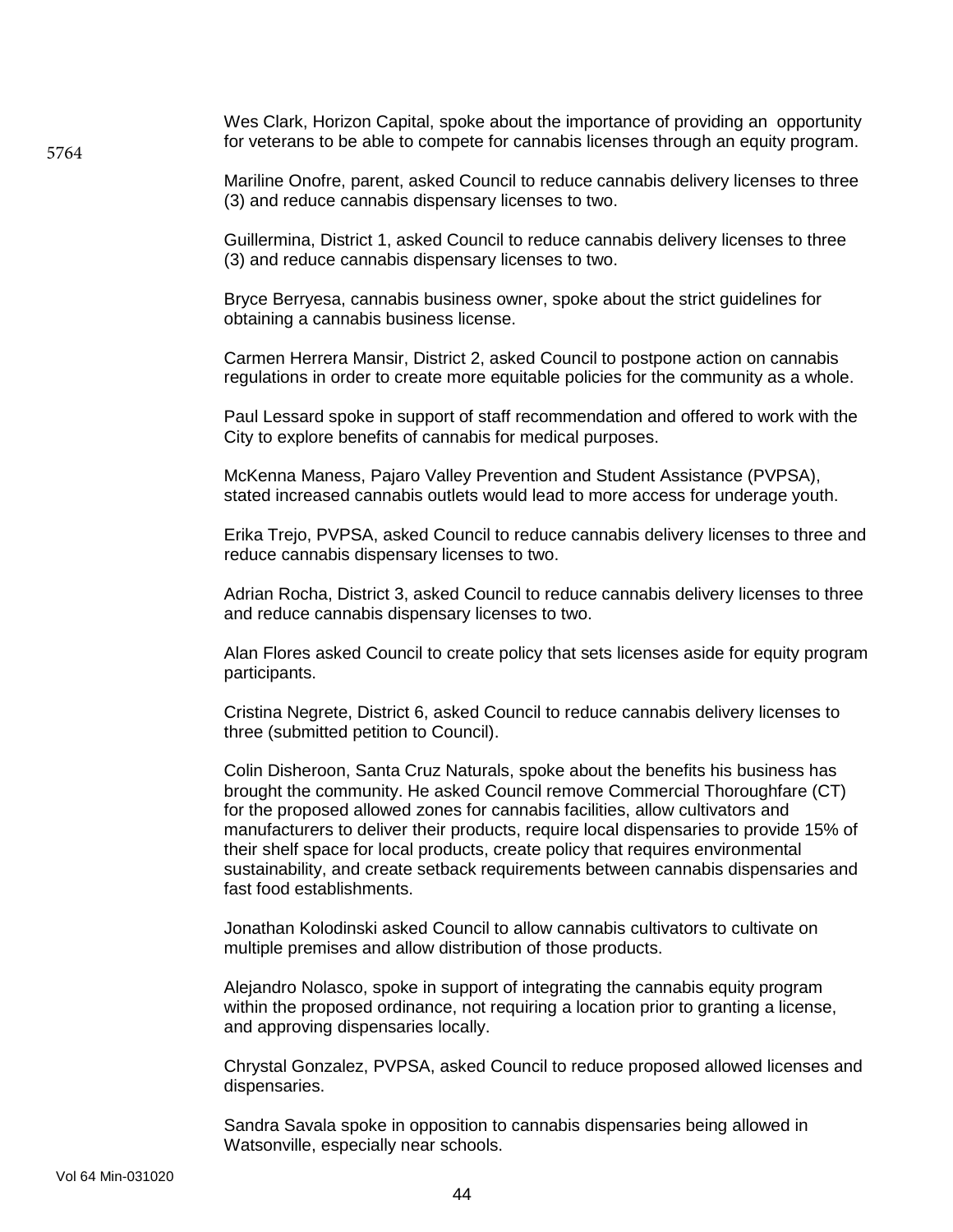Patrica Mata, PVPSA, asked Council to reduce allowed delivery permits and dispensaries.

5764

Victor Marani recommended that Council reserve licenses for equity program participants and require a location prior to granting any cannabis permit.

Seeing no one else approach the podium, Mayor García closed the public hearing.

- **4) MOTION**: It was moved by Member Hernandez, seconded by Member Hurst to introduce the following ordinances 10.A.4)a), 10.A.4)b), approve resolution 10.A.4)c), integrate language from the cannabis equity program into the proposed ordinances, and exclude the Commercial Thoroughfare (CT) zone from allowed zones for cannabis facilities:
	- **a) ORDINANCE INTRODUCTION AMENDING CERTAIN SECTIONS OF CHAPTER 14-16 (DISTRICT REGULATIONS) OF TITLE 14 (ZONING) OF WATSONVILLE MUNICIPAL CODE FOR THE REGULATION OF CANNABIS BUSINESSES LOCATED WITHIN THE CITY** 5764
	- **b) ORDINANCE INTRODUCTION REPEALING CHAPTER 53 (CANNABIS FACILITIES) OF TITLE 14 (ZONING) IN ITS ENTIRETY & ADDING A NEW CHAPTER 53 OF TITLE 14 (ZONING) OF THE WATSONVILLE MUNICIPAL CODE REGARDING CULTIVATION, MANUFACTURE, DISTRIBUTION, TESTING, DELIVERY & RETAIL SALES OF CANNABIS & CANNABIS PRODUCTS** 5764
	- **c) RESOLUTION ESTABLISHING & ADOPTING CERTAIN FEES RELATED TO THE REVIEW & PROCESSING OF CANNABIS FACILITY APPLICATIONS & ISSUANCE & ANNUAL RENEWAL OF CANNABIS FACILITIES IDENTIFICATION BADGES BY THE WATSONVILLE CHIEF OF POLICE TO OWNERS, MANAGERS & EMPLOYEES OF PERMITTED & APPROVED CANNABIS FACILITIES OPERATING IN THE CITY OF WATSONVILLE** 5764 5382

#### **5) City Council Deliberation on Motion(s)**

**MOTION AMENDMENT 1:** It was moved by member Parker and seconded by Member Hernandez, to integrate the Cannabis Equity Program policies within the proposed ordinance, direct staff to appoint a certification officer, and reserve permits for equity program participants.

Member Parker asked that cannabis permit applicants disclose the location where they would intend to operate at the time they applied for a permit. Member Hernandez declined to accept Member Parker's last request.

Member Estrada asked Council to table the item in order to better study the proposed changes.

Mayor Pro Tempore Coffman-Gomez asked for data regarding youth access to cannabis due to changes in law and asked for more information regarding the Cannabis Equity Program and how it could be integrated within the proposed ordinance.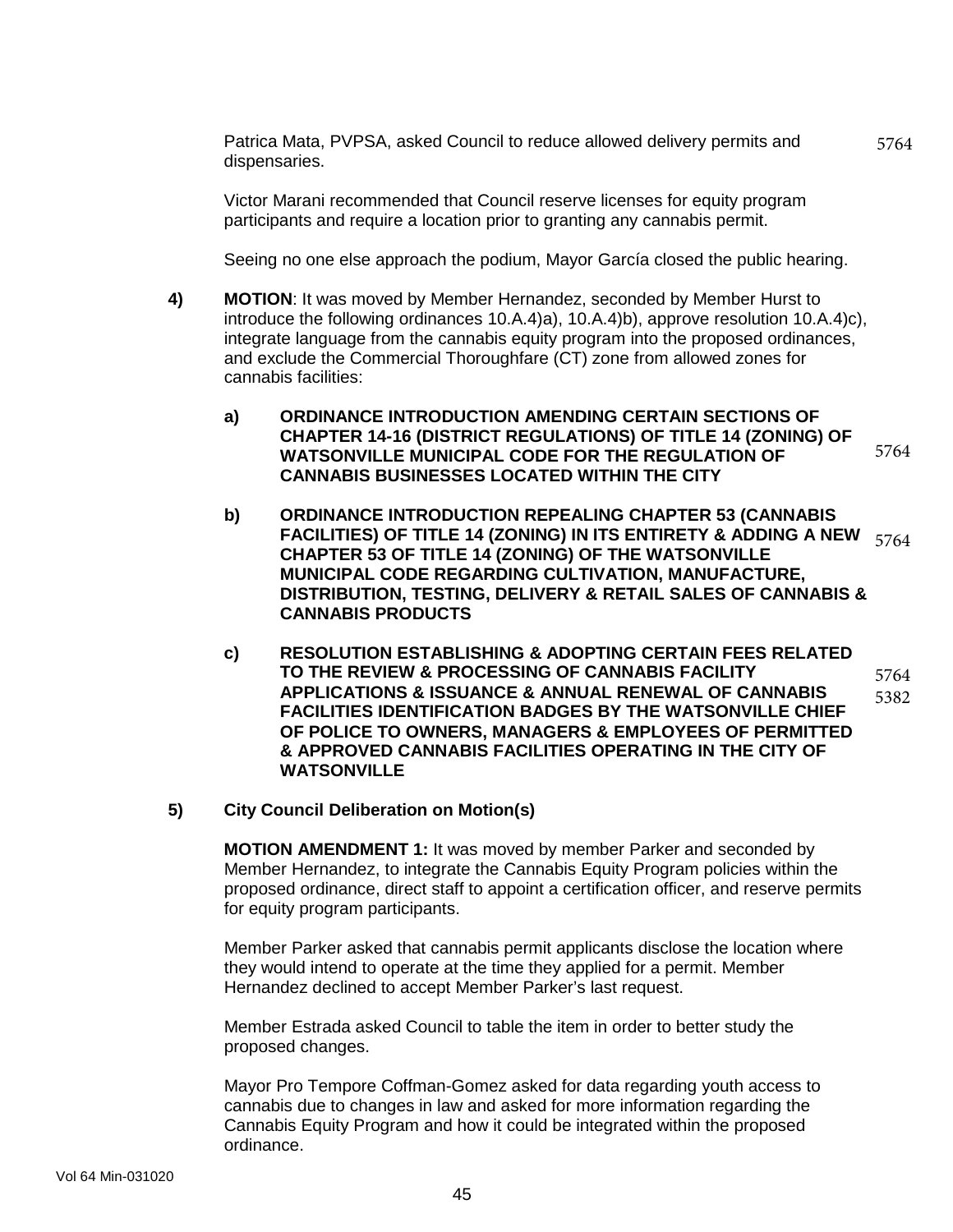Member Gonzalez asked that participant criteria from the Cannabis Equity Program be integrated within the proposed ordinance. City Manager Huffaker explained that the Cannabis Equity Program Ordinance would be utilized during the application process and it was not necessary to integrate said ordinance within the proposed ordinances.

Member Parker spoke about community collaboration to create cannabis policies and spoke about the importance of the Cannabis Equity Program integration in the proposed ordinances.

**MOTION AMENDMENT 1 VOTE**: Motion Amendment 1 carried by the following vote:

| AYES:   |               | MEMBERS: Coffman-Gomez, Hernandez, Hurst, Parker, García |
|---------|---------------|----------------------------------------------------------|
| NOES:   |               | MEMBERS: Gonzalez, Estrada                               |
| ABSENT: | MEMBERS: None |                                                          |

**MOTION AMENDMENT 2:** It was moved by Mayor Pro Tempore Coffman-Gomez and seconded by Member Gonzalez to require dispensaries to reserve fifteen percent (15%) of shelf space for local cannabis products.

In answering Member Parker, City Manager Huffaker and City Attorney Smith stated the proposed amendments were significant and would require that the ordinances return for introduction.

**MOTION AMENDMENT 2 VOTE**: Motion Amendment 2 carried by the following vote:

| AYES:   |               | MEMBERS: Coffman-Gomez, Estrada, Gonzalez, Hernandez,<br>Hurst, Parker, García |  |  |
|---------|---------------|--------------------------------------------------------------------------------|--|--|
|         |               |                                                                                |  |  |
| NOES:   | MEMBERS: None |                                                                                |  |  |
| ABSENT: | MEMBERS: None |                                                                                |  |  |

**MOTION AMENDMENT 3:** It was moved by Member Parker and seconded by Mayor Pro Tempore Coffman-Gomez to require cannabis dispensary permit applicants to disclose the premise in which they would operate at the time of application submittal.

Member Gonzalez stated requiring cannabis dispensary permit applicants to disclose the premise in which they would operate at the time of application submittal would hurt the industry and increase lease rates for cannabis businesses.

Member Hurst spoke about the challenges cannabis businesses faced as part of Council's timeline for approval of policies.

**MOTION AMENDMENT 3 VOTE (Failed):** Motion Amendment 3 failed by the following vote:

| AYES:   | MEMBERS: | Coffman-Gomez, Parker                       |
|---------|----------|---------------------------------------------|
| NOES:   | MEMBERS: | Estrada, Gonzalez, Hernandez, Hurst, García |
| ABSENT: | MEMBERS: | None.                                       |

**MOTION AMENDMENT 4 (Failed):** It was moved by Member Gonzalez and failed due to lack of second to restrict cannabis product deliveries to delivery between 9:00 a.m. and 5:00 p.m. only.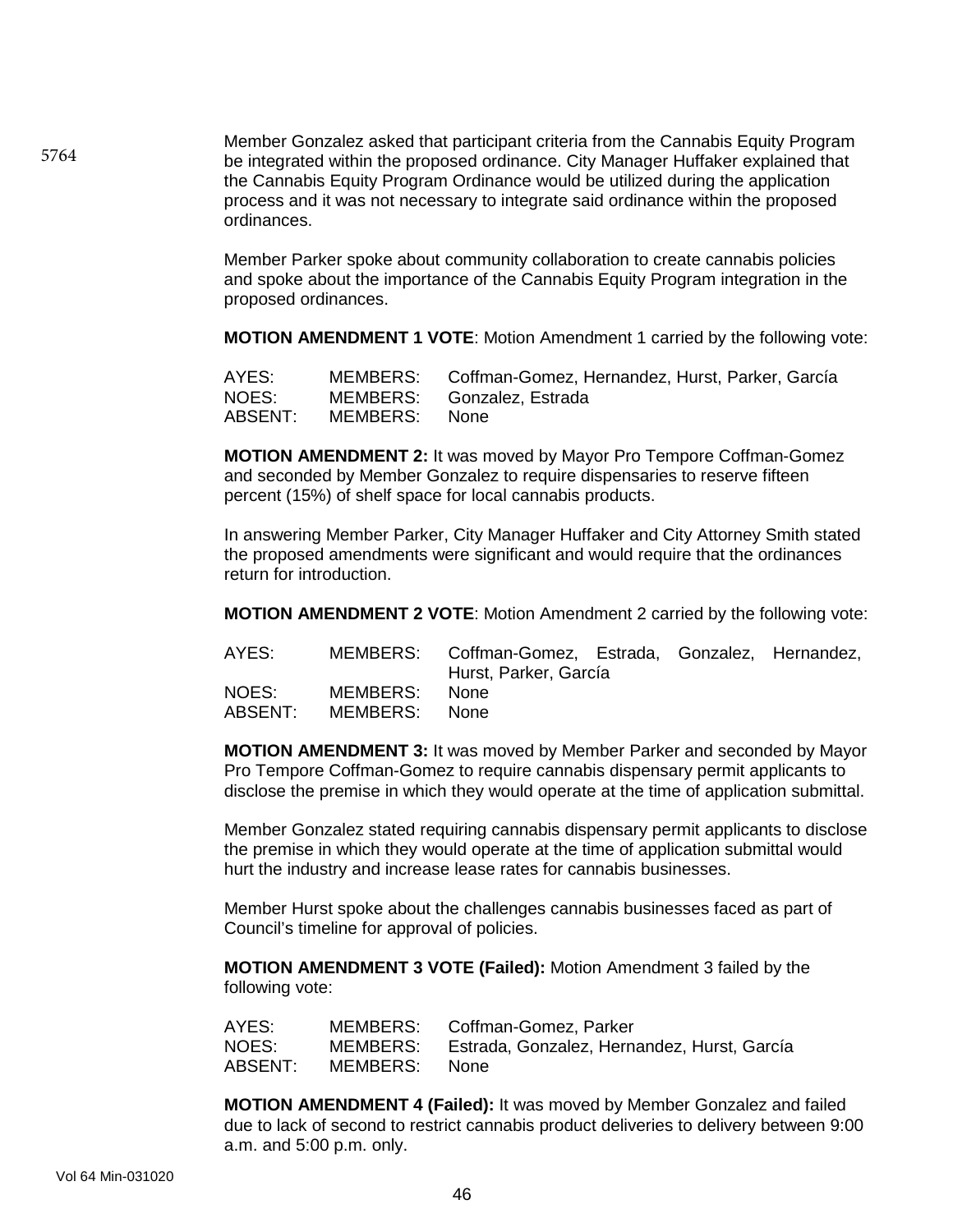**MOTION AMENDMENT 5:** It was moved by Member Estrada and seconded by Mayor García to reduce cannabis dispensaries to two and restrict cannabis product delivery from non-retail facilities to five. 5764

Mayor Pro Tempore Coffman-Gomez spoke about the input received and work done to identify proposed number of cannabis facilities.

Members Hurst and Gonzalez spoke about the need to be bold with cannabis policy since Council had been careful and thoughtful up to that point.

Mayor García spoke about adverse effects cannabis product deliveries brought communities. She added that studies showed that there had been increases in hospital visits related to cannabis use due to increase in outlets and ease of access.

**MOTION AMENDMENT 5 VOTE (Failed)**: Motion Amendment 5 failed by the following vote:

| AYES:   |          | MEMBERS: Estrada, Parker, García                   |
|---------|----------|----------------------------------------------------|
| NOES:   |          | MEMBERS: Coffman-Gomez, Gonzalez, Hernandez, Hurst |
| ABSENT: | MEMBERS: | – None                                             |

Member Hurst spoke about the importance of establishing a policy for cannabis in order to deter black market purchases.

Member Gonzalez stated the Commercial Thoroughfare zone was not included in staff proposal and dispensaries would not be allowed in shopping centers. He spoke about the benefits of medicinal marijuana.

**MOTION TO TABLE ORIGINAL AMENDED MOTION:** It was moved by Member Gonzalez, seconded by Member Estrada and carried by the following vote to table the amended original motion to return at the March 24, 2020, Council meeting:

| AYES: |                                          | MEMBERS: Coffman-Gomez, Estrada, Gonzalez, Hernandez,<br>Hurst, Parker |  |  |
|-------|------------------------------------------|------------------------------------------------------------------------|--|--|
| NOES: | MEMBERS: García<br>ABSENT: MEMBERS: None |                                                                        |  |  |

Mayor García recessed the meeting at 10:22 p.m.

Mayor García reconvened the meeting at 10:28 p.m.

#### **11. NEW BUSINESS**

#### **11.A. PRESENTATION ON OVERVIEW OF PROGRAM IMPLEMENTATION ANALYSIS FOR ORGANIC WASTE METHANE EMISSIONS REDUCTIONS (SB 1383)** 4888

#### **1) Staff Report**

The report was given by Public Works & Utilities Director Palmisano, Senior Administrative Analyst Peralta, and Philip Mainolfi, Senior Associate at HF&H Consultants.

### **2) City Council Clarifying & Technical Questions**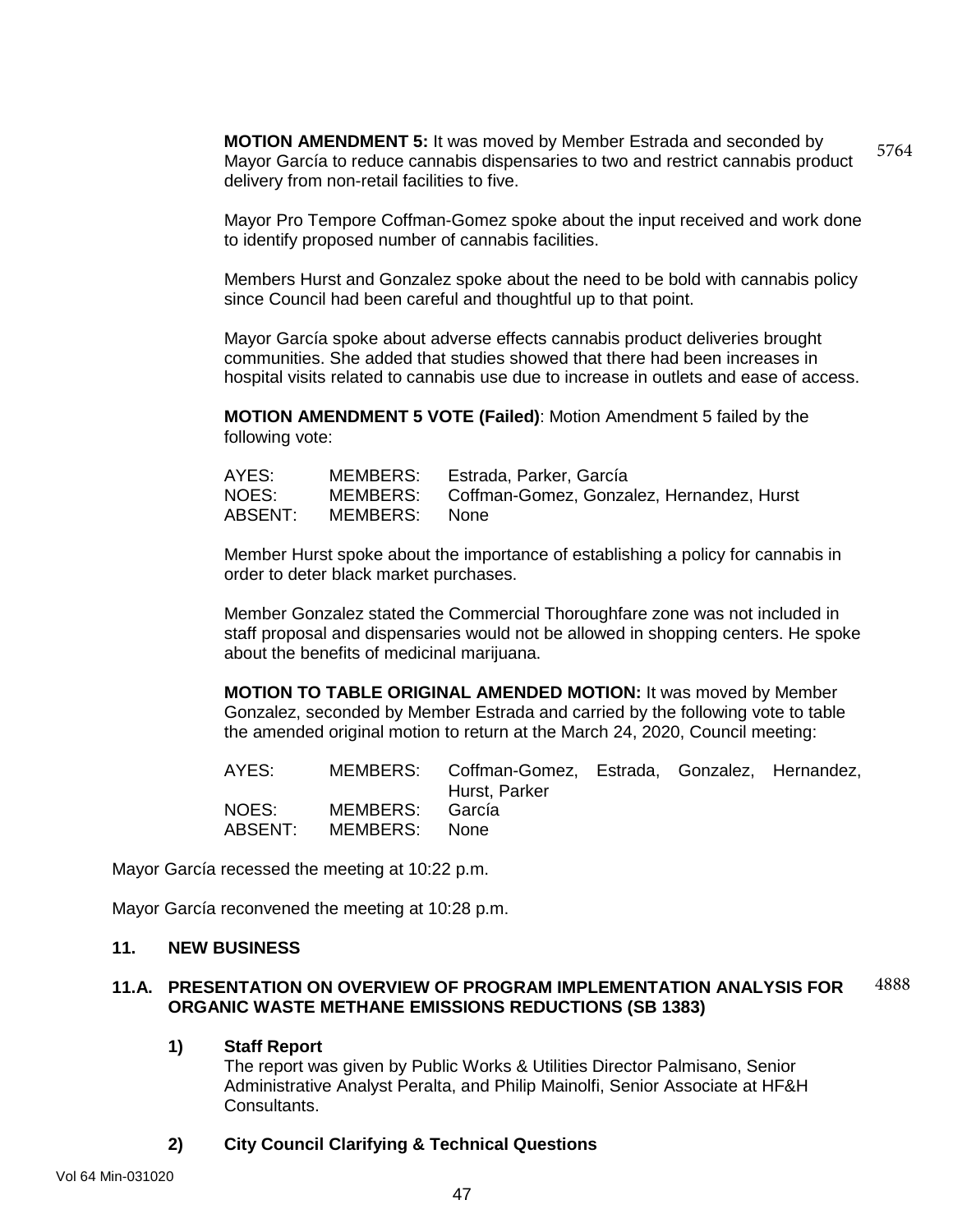Mr. Mainolfi and Public Works & Utilities Director Palmisano answered questions from Member Parker regarding recommended bins and locations where organics could be disposed.

> Mr. Mainolfi answered questions from Mayor Pro Tempore Coffman-Gomez regarding fees for disposing of lumber, reduction of greenhouse gasses, increase of staff time, logistics of new waste pickup duties, and challenges of sanitation of organics waste.

> In answering Member Gonzalez, Public Works & Utilities Director Palmisano and Mr. Manolfi spoke about potential for use of a digester to reduce food waste to an outside location.

Mr. Mainolfi, in answering Mayor García, stated the City needed to adopt an ordinance to address Senate Bill 1383 mandates by January 1, 2022.

#### **3) Public Input (None)**

**4) MOTION**: It was moved by Mayor Pro Tempore Coffman-Gomez, seconded by Member Hernandez to Accept the Draft Organic Waste Methane Emissions Reductions (SB 1383) Implementation Plan.

#### **5) City Council Deliberation on Motion**

In answering Member Hurst, Mr. Mainolfi stated only one anaerobic digester was in operation in Marina.

Mayor Pro Tempore Coffman-Gomez asked staff to collaborate with Monterey County to explore the rail corridor for potential transportation of waste.

In answering Mayor García, Public Works & Utilities Director Palmisano stated SB 1383 was an unfunded State mandate.

**MOTION**: The above motion carried by the following vote:

AYES: MEMBERS: Coffman-Gomez, Estrada, Gonzalez, Hernandez, Hurst, Parker, García NOES: MEMBERS: None<br>ABSENT: MEMBERS: None MEMBERS:

#### **11.B CONSIDERATION OF APPROVAL OF PROJECT LISTS FOR TRANSPORTATION PROJECTS FUNDED BY MEASURE D & SB 1** 5809

#### **1) Staff Report**

The report was given by Principal Engineer Fontes.

#### **2) City Council Clarifying & Technical Questions**

Principal Engineer Fontes and Assistant Public Works & Utilities Director Rodriguez answered questions from Mayor Pro Tempore Coffman-Gomez regarding timeline for the Lee Road Trail, prioritization of improvements to City streets, traffic calming measures citywide and funding thereof, project specifics for Green Valley Road Reconstruction, and project specifics for Freedom Boulevard improvements. Mayor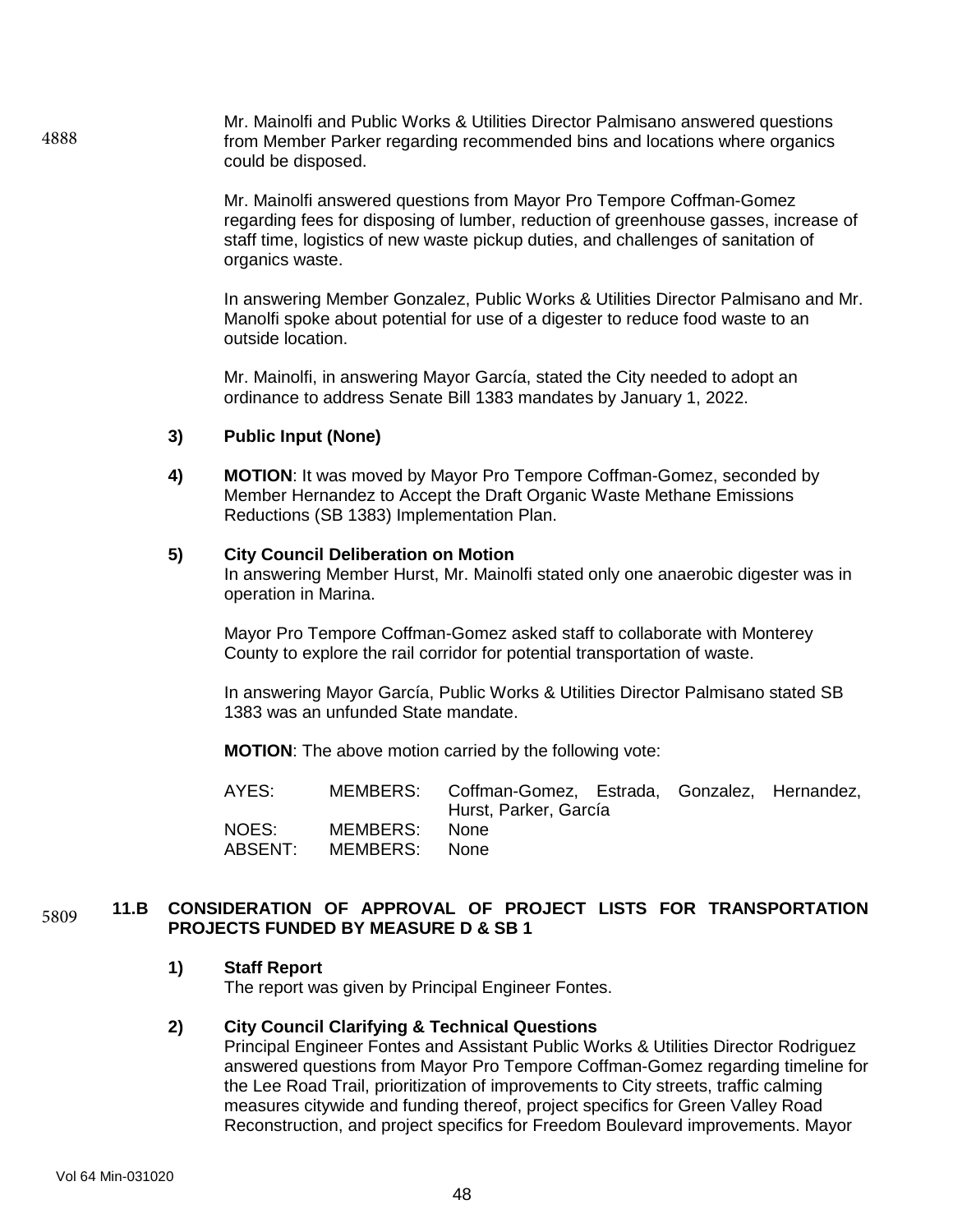Pro Tempore Coffman-Gomez asked that staff notify Council Members when work was being done within their districts.

In answering Member Gonzalez, Principal Engineer Fontes spoke about costs associated with the Bridge Street Improvements, pot hole repair prioritization. Member Gonzalez stated there were problematic pot holes between Stanford Street and Madison Street.

In answering Mayor García, Assistant Public Works & Utilities Director Rodriguez explained how the public could report poor street conditions.

### **3) Public Input (None)**

**4) MOTION:** It was moved by Member Hernandez, seconded by Member Parker and carried by the following vote to approve the following resolutions:

| AYES:              |                      | MEMBERS: Coffman-Gomez, Estrada, Gonzalez, Hernandez,<br>Hurst, Parker, García |  |  |
|--------------------|----------------------|--------------------------------------------------------------------------------|--|--|
| NOES: I<br>ABSENT: | MEMBERS:<br>MEMBERS: | None.<br>None.                                                                 |  |  |

- **a) RESOLUTION NO. 32-20 (CM): RESOLUTION APPROVING 2020 MEASURE D 5-YEAR PROGRAM OF PROJECTS (FY 2020/2021 - FY 2024/2025) FUNDED BY MEASURE D APPROVED BY VOTERS ON NOVEMBER 8, 2016** 5809
- **b) RESOLUTION NO. 33-20 (CM): RESOLUTION APPROVING THE CITY OF WATSONVILLE - SB1 PROJECT LIST FY 20/21 TO BE FUNDED BY SENATE BILL 1 FUNDS** 5809
- **5) City Council Deliberation on Motion (None)**

#### **12. EMERGENCY ITEMS ADDED TO AGENDA**

#### **12.A DECLARATION OF LOCAL HEALTH EMERGENCY REGARDING NOVEL CORONAVIRUS (COVID-19)** 5778 5820

#### **1) Staff Report**

The report was given by Fire Chief Lopez.

#### **2) City Council Clarifying & Technical Questions**

Fire Chief Lopez and City Manager Huffaker answered questions from Mayor Pro Tempore Coffman-Gomez regarding efforts by staff to prevent spread of COVID-19 and listed resources available to the public.

In answering Member Estrada, City Manager Huffaker stated Police Media and Communications Specialist Pulido had been appointed Public Information Officer for COVID-19 and was working on reaching the Spanish speaking community. City Manager Huffaker, in answering Mayor Pro Tempore Coffman-Gomez, spoke about ease of restrictions by the City to help businesses cope with COVID-19 worries.

Member Hurst spoke about importance of being responsible and empathetic in dealing with COVID-19 worries.